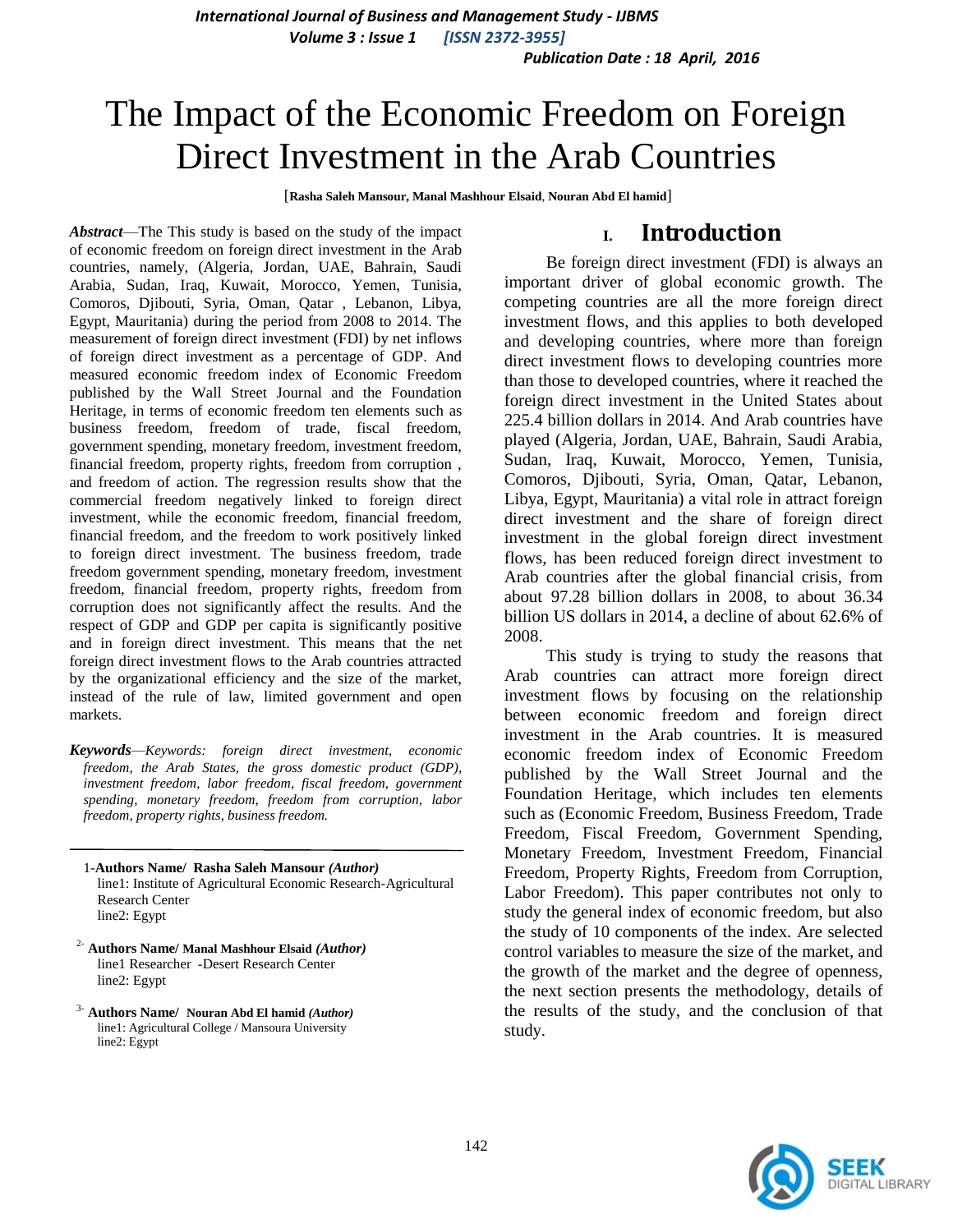#### *Publication Date : 18 April, 2016*

## **II. Methodology**

This paper examines foreign direct investment to the Arab countries - (Algeria, Jordan, UAE, Bahrain, Saudi Arabia, Sudan, Iraq, Kuwait, Morocco, Yemen, Tunisia, Comoros, Djibouti, Syria, Oman, Qatar, Lebanon, Libya, Egypt, Mauritania) - during the period from 2000 to 2014 and measured by net foreign direct investment flows of foreign direct investment as a percentage of GDP. It is measured economic freedom index of Economic Freedom published by the Wall Street Journal and the Heritage Foundation. There are 11 scale, namely: the first measure is the economic overall freedom, while following the 10 measures are: (Economic Freedom, Business Freedom, Trade Freedom, Fiscal Freedom, Government Spending, Monetary Freedom, Investment Freedom, Financial Freedom, Property Rights, Freedom from Corruption , Labor Freedom).

Are selected four variables to control based on: GDP per capita as a proxy for the size of the market, total imports of goods and services as a percentage of GDP, as a proxy for the degree of openness, the annual growth of GDP rate of growth of the market as an agent. The annual collection of data for the index and the ten components of economic freedom from the Heritage Foundation and the World Bank. This is the annual collection of data flows, net foreign direct investment and other factors, from the World Development Indicators, and be the multiple regression models are as follows:

 $FDIit = a + b1GDPGit + b2IMPORTSit + b3ln$ 

(GDPPC) it  $+$  b4ln (GDP) it  $+$ 

b5EconomicFreedomIndexit +  $e(1)$ 

It indicates where:

FDI: foreign direct investment, which is net foreign direct investment as a percentage of gross domestic product flows.

GDPG: annual GDP growth rate.

IMPORTS: Total imports of goods and services as a percentage of GDP.

GDPPC: GDP per capita.

- Economic Freedom Index: Index of Economic Freedom is the 11 measures of economic freedom indicators (Economic Freedom, Business Freedom, Trade Freedom, Fiscal Freedom, Government Spending, Monetary Freedom, Investment Freedom, Financial Freedom, Property Rights, Freedom from Corruption, Labor Freedom).
- \* Has been used **Jarque-Bera** test: is a test used to determine the validity and quality of the form, where

they can use to test the statistical hypothesis that the normal distribution of data, distributed or subject to the null hypothesis, namely that the data be twisted and Splayed plus.

# **III. Research results and discussion**

#### **A. descriptive statistics**

Net FDI inflows amounted to Arab countries by about \$ 97.3 billion in 2008, then down to about \$ 36.3 billion in 2014, a decline of about 62.6% in 2008. The total foreign direct investment alone top, at about \$ 16.7 billion to Saudi Arabia at a rate of about 35.8%, followed by the UAE, where about 8.21 billion dollars at a rate of about 15.7%, then Egypt about \$ 4.7 billion at a rate of about 8.9%, and reached its lowest in the Comoros about 0.006 billion dollars at a rate of about 0.01% of the total countries Arabic, during the period (2000-2014) .table (1).

Table (1) descriptive statistics of the variables: average net foreign direct investment for the Arab States flows, at about 2.75% of GDP, the average annual GDP growth rate of about 10.2%, the average total imports amounted to about 21.8% as a percentage of GDP. The overall economic freedom amounted to about 50.7 which is not high compared with developed countries. The highest index is financial freedom, about 73.3, followed by monetary freedom around 67.5, followed by government spending of about 57.9, followed by Trade Freedom about 57, followed by Business Freedom of about 57.9, followed by the Economic Freedom of about 50.7, followed by Investment Freedom of about 39.8, followed by Financial Freedom, about 39, followed by Labor Freedom of about 36.3, followed by about 36.1 Property Rights, while the lowest index is freedom from corruption, about 35.6.

The correlations matrix displays between variables in Table II. It was found that all the links seem low, but that the relationship between gross domestic product (GDP) and economic freedom is high, and this will be taken into account when the regression procedure.

#### **B. Regression Results**

Regression results details in Table III shows that there are 11 downhill, with different economic freedom indicators, where there is a correlation between gross domestic product (GDP) and economic freedom, are deleted GDP variable (GDP) in the first slope when

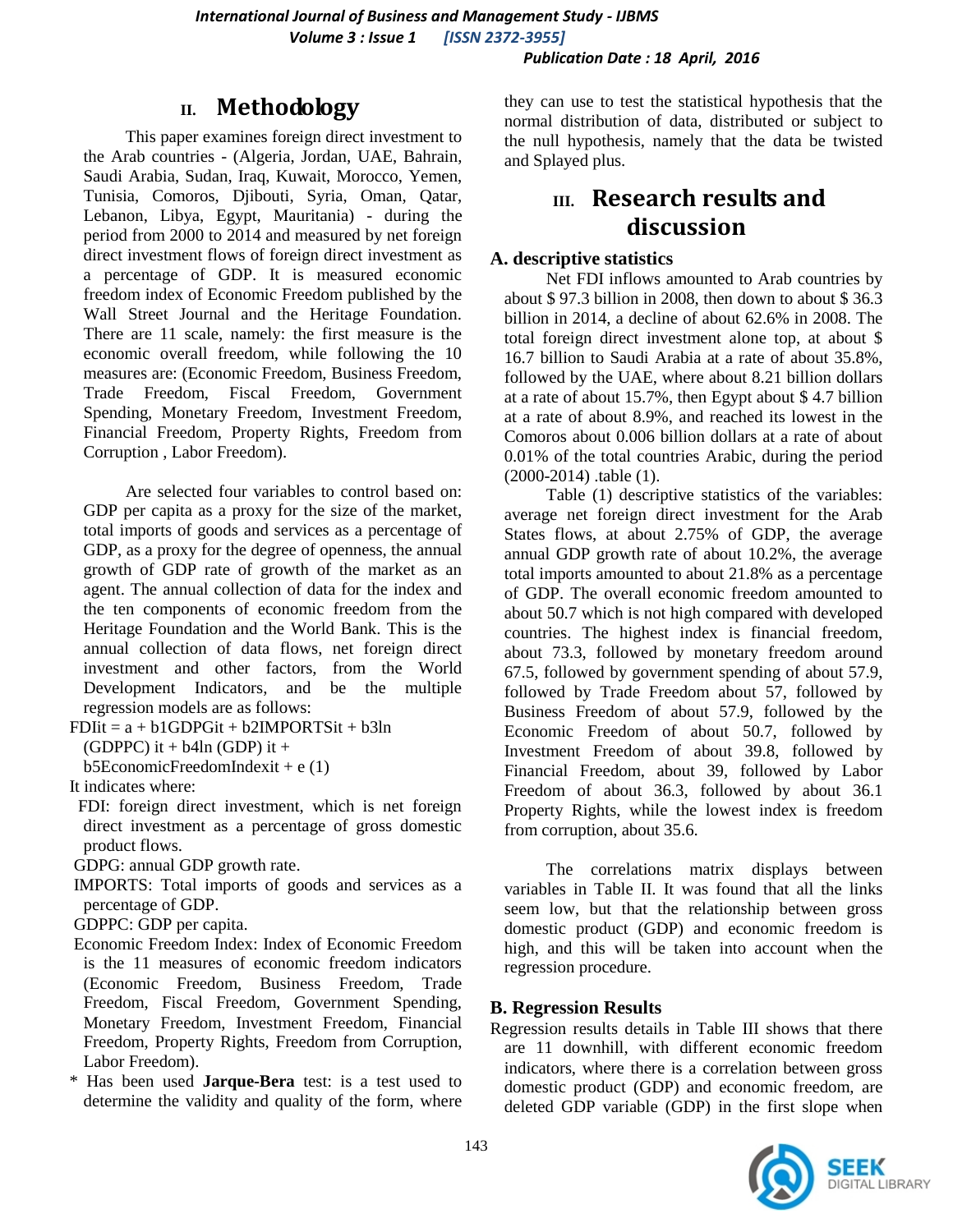### *International Journal of Business and Management Study - IJBMS Volume 3 : Issue 1 [ISSN 2372-3955]*

*Publication Date : 18 April, 2016*

the Index of Economic Freedom is the independent variable. The results indicate that the general index of economic freedom and morally positive affect on foreign direct investment at 10% ,. However, the results of the 10 mixed components: where Freedom Trade adversely affect foreign direct investment at a level of 10%, while the Economic Freedom, Fiscal Freedom, Financial Freedom a positive impact on foreign direct investment at a level of 10%, while the Labor Freedom effective positively on foreign direct investment at a level of 5%, while the Business Freedom, Government Spending, Monetary Freedom, Investment Freedom, Property Rights, Freedom from Corruption, do not affect the results. These results mean that the net foreign direct investment flows to the Arab countries attracted by the organizational efficiency instead of the rule of law, limited government, and open markets.

Moreover, the imports variable positively affect the foreign direct investment in all Downgrades, and this is consistent with the existence of economic freedom, especially with the spread of trade exchange between Arab countries. As it turns out research during the period 2008-2014 that the great openness which may mean that foreign direct investment to the Arab countries determinants changes over time. It turns out that GDP positively affect foreign direct investment, and GDP per capita has a negative impact on foreign direct investment, and noted that the increase of the size of the market could attract more foreign direct investment flows.

## *Figures and Tables*



**Figure 1: FDI net inflows to the Arab Countries measured in million US from 2000 - 2014**



**Figure 2: FDI net inflows to the Arab Countries measured in percentage of GDP from 2000 - 2014**

**Table (I): Descriptive Statistics of Variables**

|                                  | Mean    | Max      | Min   | Std.<br>Dev. | Jarque-<br><b>Bera</b> | Probability |
|----------------------------------|---------|----------|-------|--------------|------------------------|-------------|
| <b>GDP</b>                       | 81172.6 | 746248.5 | 201.9 | 118814.3     | 2113.3                 | 0.000       |
| <b>IMPORTS</b>                   | 11421.7 | 262000.0 | 18.5  | 33409.7      | 13657.8                | 0.000       |
| <b>GDPPC</b>                     | 11433.1 | 93714.1  | 18.4  | 17483.0      | 868.1                  | 0.000       |
| <b>FDI</b>                       | 2232.4  | 39455.9  | 0.1   | 4584.0       | 12093.1                | 0.000       |
| <b>FDIP</b>                      | 7.0     | 497.6    | 0.0   | 33.0         | 362351.0               | 0.000       |
| <b>GDPGP</b>                     | 10.2    | 11.2     | 9.3   | 0.5          | 18.0                   | 0.000       |
| <b>IMPORTSP</b>                  | 21.8    | 1229.7   | 0.9   | 74.1         | 696132.2               | 0.000       |
| <b>LNGDP</b>                     | 10.2    | 13.5     | 5.3   | 1.8          | 39.4                   | 0.000       |
| <b>LNGDPPC</b>                   | 8.3     | 11.5     | 2.9   | 1.6          | 1.049                  | 0.592       |
| Economic<br>Freedom              | 50.7    | 77.7     | 0.0   | 21.9         | 121.6                  | 0.000       |
| <b>Property</b><br><b>Rights</b> | 36.1    | 90.0     | 0.0   | 20.0         | 2.1                    | 0.358       |
| Freedom<br>from                  | 35.6    | 90.0     | 0.0   | 21.4         | 4.9                    | 0.087       |
| Corruption<br>Fiscal<br>freedom  | 73.3    | 99.9     | 0.0   | 30.9         | 124.0                  | 0.000       |
| Government<br><b>Spending</b>    | 57.9    | 90.3     | 0.0   | 24.7         | 120.5                  | 0.000       |
| <b>Business</b><br>Freedom       | 55.1    | 87.5     | 0.0   | 23.2         | 88.7                   | 0.000       |
| Labor<br>Freedom                 | 36.3    | 97.0     | 0.0   | 32.7         | 34.6                   | 0.000       |
| <b>Monetary</b><br>Freedom       | 67.5    | 94.0     | 0.0   | 25.9         | 288.9                  | 0.000       |
| Trade<br>Freedom                 | 57.0    | 90.0     | 0.0   | 26.4         | 62.3                   | 0.000       |
| <b>Investment</b><br>Freedom     | 39.8    | 75.0     | 0.0   | 21.4         | 16.9                   | 0.000       |
| <b>Financial</b><br>Freedom      | 39.0    | 90.0     | 0.0   | 22.5         | 7.3                    | 0.026       |

Note: FDI stands for net inflows of foreign direct investment as a percentage of GDP, GDPG stands for GDP annual growth rate, IMPORTS stands for total imports of goods and services as a percentage of GDP, LN\_GDPPC stands for natural logarithm of GDP per capita, LN\_GDP stands for natural logarithm of GDP.

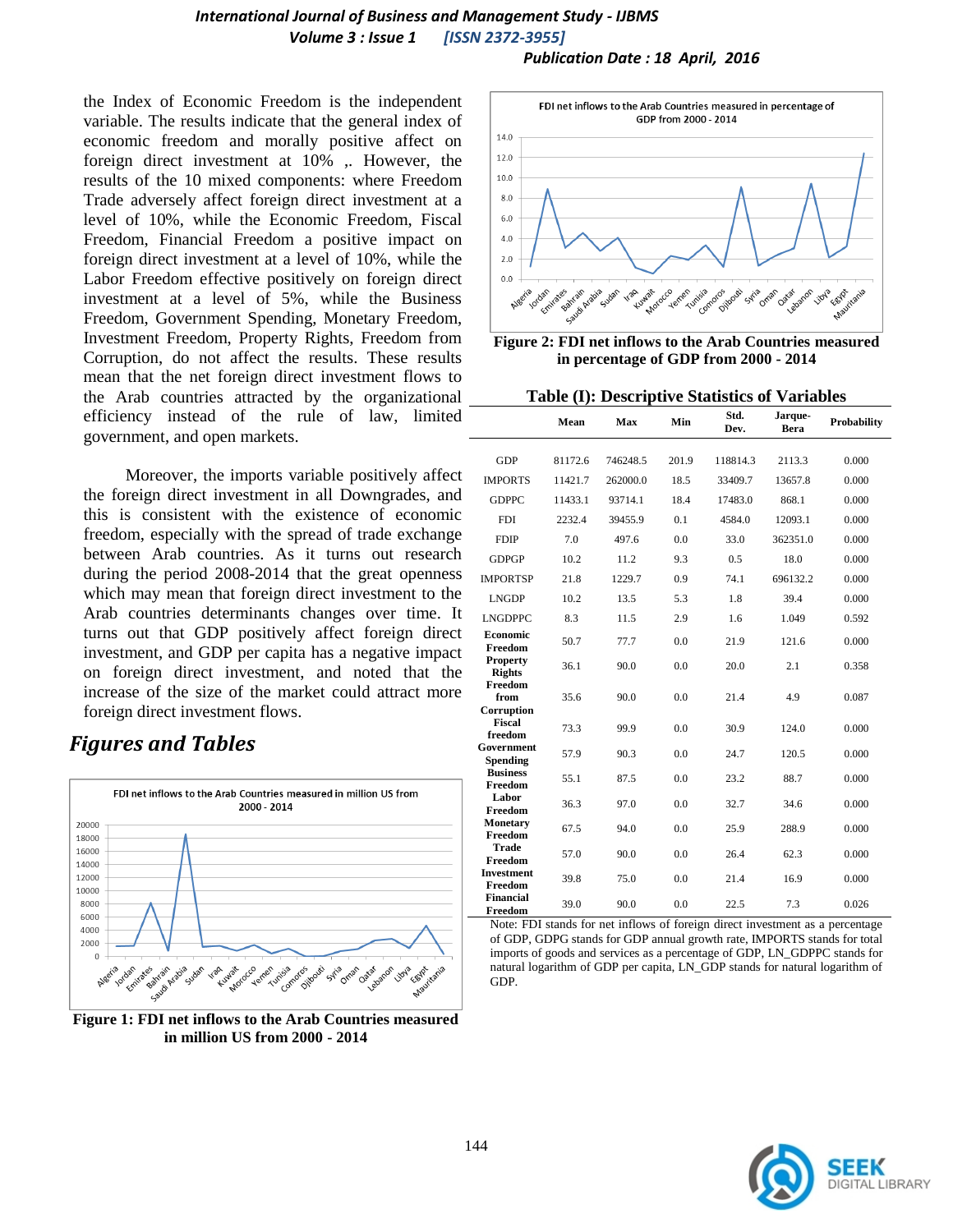## *International Journal of Business and Management Study - IJBMS Volume 3 : Issue 1*

## *Publication Date : 18 April, 2016*

|                                                   |            |              |                |              |                | <b>Labor Freedom</b>                                               | 0.351                                                                                                                     | 0.023    | 0.257    | 0.244 | 0.305 |  |  |  |  |
|---------------------------------------------------|------------|--------------|----------------|--------------|----------------|--------------------------------------------------------------------|---------------------------------------------------------------------------------------------------------------------------|----------|----------|-------|-------|--|--|--|--|
| <b>Table (2): Correlation Matrix of Variables</b> |            |              |                |              |                | <b>Monetary Freedom</b>                                            | 0.066                                                                                                                     | $-0.088$ | 0.103    | 0.100 | 0.289 |  |  |  |  |
|                                                   | <b>FDI</b> | <b>GDPGP</b> | <b>IMPORTS</b> | <b>LNGDP</b> | <b>LNGDPPC</b> | <b>Trade Freedom</b>                                               | 0.209                                                                                                                     | $-0.021$ | 0.249    | 0.284 | 0.497 |  |  |  |  |
| <b>GDPGP</b>                                      | 0.174      |              |                |              |                | <b>Investment Freedom</b>                                          | $-0.010$                                                                                                                  | 0.016    | $-0.018$ | 0.067 | 0.171 |  |  |  |  |
| <b>IMPORTSP</b>                                   | $-0.021$   | $-0.012$     |                |              |                | <b>Financial Freedom</b>                                           | 0.079                                                                                                                     | 0.064    | 0.101    | 0.061 | 0.414 |  |  |  |  |
| <b>LNGDP</b>                                      | 0.439      | 0.288        | 0.323          |              |                | Note: FDI stands for net inflows of foreign direct investment as a |                                                                                                                           |          |          |       |       |  |  |  |  |
| <b>LNGDPPC</b>                                    | 0.308      | 0.175        | 0.393          | 0.657        |                |                                                                    | percentage of GDP, GDPG stands for GDP annual growth rate,<br>IMPORTS stands for total imports of goods and services as a |          |          |       |       |  |  |  |  |
| <b>Economic Freedom</b>                           | 0.158      | 0.060        | 0.201          | 0.208        | 0.459          | percentage of GDP, LN GDPPC stands for natural logarithm of GDP    |                                                                                                                           |          |          |       |       |  |  |  |  |
| <b>Property Rights</b>                            | 0.124      | 0.194        | 0.213          | 0.235        | 0.517          | per capita, LN GDP stands for natural logarithm of GDP             |                                                                                                                           |          |          |       |       |  |  |  |  |
| <b>Freedom from</b><br>Corruption                 | 0.107      | 0.206        | 0.333          | 0.294        | 0.632          |                                                                    |                                                                                                                           |          |          |       |       |  |  |  |  |
| <b>Fiscal freedom</b>                             | 0.220      | $-0.025$     | 0.231          | 0.248        | 0.501          |                                                                    |                                                                                                                           |          |          |       |       |  |  |  |  |
| <b>Government Spending</b>                        | 0.145      | $-0.076$     | 0.187          | 0.109        | 0.208          |                                                                    |                                                                                                                           |          |          |       |       |  |  |  |  |
| <b>Business Freedom</b>                           | 0.139      | 0.195        | 0.130          | 0.303        | 0.352          |                                                                    |                                                                                                                           |          |          |       |       |  |  |  |  |

#### **Table (3): Regression Results on Foreign direct Investment to Arabian countries**

|                        | Economic<br>Freedom | <b>Business</b><br>Freedom | Trade<br>Freedom | Fiscal<br>Freedom | Government<br>Spending | Monetary<br>Freedom | Investment<br>Freedom | Financial<br>Freedom | Property<br>Rights | Freedom<br>from<br>Corruption | Labor<br>Freedom |
|------------------------|---------------------|----------------------------|------------------|-------------------|------------------------|---------------------|-----------------------|----------------------|--------------------|-------------------------------|------------------|
|                        | (EF)                | (BF)                       | (TF)             | (FSF)             | (GS)                   | (MF)                | $(\mathrm{IF})$       | (FNF)                | (PR)               | (FC)                          | (LF)             |
| $\mathbf C$            | 41.71               | 42.29                      | 41.64            | 39.87             | 39.33                  | 39.54               | 40.97                 | 42.63                | 43.71              | 42.64                         | 41.59            |
|                        | $3.01*$             | $3.03*$                    | 2.99*            | $2.87*$           | $2.80*$                | $2.80*$             | $2.95*$               | $3.08*$              | $3.09*$            | $2.96*$                       | $3.02*$          |
| <b>GDPGP</b>           | $-2.65$             | $-2.72$                    | $-2.66$          | $-2.43$           | $-2.5$                 | $-2.51$             | $-2.65$               | $-2.78$              | $-2.82$            | $-2.72$                       | $-2.48$          |
|                        | $-1.90**$           | $-1.93**$                  | $-1.88**$        | $-1.72***$        | $-1.77***$             | $-1.78***$          | $-1.89**$             | $-1.99**$            | $-1.99**$          | $-1.91**$                     | $-1.78***$       |
| <b>IMPORTSP</b>        | 0.4                 | 0.4                        | 0.4              | 0.4               | 0.4                    | 0.4                 | 0.4                   | 0.4                  | 0.4                | 0.4                           | 0.4              |
|                        | $40.14*$            | $40.12*$                   | 39.97*           | 39.77*            | $40.67*$               | $40.64*$            | $41.02*$              | 40.85*               | $40.23*$           | 39.58*                        | 39.95*           |
| <b>LNGDP</b>           | 1.38                | 1.28                       | 1.3              | 1.35              | 1.3                    | 1.33                | 1.32                  | 1.54                 | 1.37               | 1.33                          | 1.19             |
|                        | $2.59*$             | $2.40**$                   | $2.45**$         | $2.54*$           | $2.45**$               | $2.50*$             | $2.49*$               | $2.78*$              | $2.54*$            | $2.45**$                      | $2.24**$         |
| <b>LNGDPPC</b>         | $-3.96$             | $-3.61$                    | $-3.54$          | $-3.99$           | $-3.66$                | $-3.7$              | $-3.64$               | $-4.05$              | $-3.81$            | $-3.68$                       | $-3.83$          |
|                        | $-5.87*$            | $-5.82*$                   | $-5.24*$         | $-5.80*$          | $-5.97*$               | $-5.85*$            | $-5.95*$              | $-5.83*$             | $-5.42*$           | $-4.70*$                      | $-6.25*$         |
| Economic<br>Freedom    | $0.05***$           |                            |                  |                   |                        |                     |                       |                      |                    |                               |                  |
|                        | 1.34                |                            |                  |                   |                        |                     |                       |                      |                    |                               |                  |
| <b>Business</b>        |                     | 0.01                       |                  |                   |                        |                     |                       |                      |                    |                               |                  |
| Freedom                |                     | 0.41                       |                  |                   |                        |                     |                       |                      |                    |                               |                  |
| Trade Freedom          |                     |                            | $-0.001$         |                   |                        |                     |                       |                      |                    |                               |                  |
|                        |                     |                            | $-0.02$          |                   |                        |                     |                       |                      |                    |                               |                  |
| Fiscal Freedom         |                     |                            |                  | $0.04***$         |                        |                     |                       |                      |                    |                               |                  |
|                        |                     |                            |                  | 1.32              |                        |                     |                       |                      |                    |                               |                  |
| Government<br>Spending |                     |                            |                  |                   | 0.03                   |                     |                       |                      |                    |                               |                  |
|                        |                     |                            |                  |                   | 0.96                   |                     |                       |                      |                    |                               |                  |
| Monetary               |                     |                            |                  |                   |                        |                     |                       |                      |                    |                               |                  |
| Freedom                |                     |                            |                  |                   |                        | 0.02                |                       |                      |                    |                               |                  |
|                        |                     |                            |                  |                   |                        | 0.8                 |                       |                      |                    |                               |                  |
| Investment             |                     |                            |                  |                   |                        |                     | 0.03                  |                      |                    |                               |                  |
| Freedom                |                     |                            |                  |                   |                        |                     | 0.85                  |                      |                    |                               |                  |
| Financial              |                     |                            |                  |                   |                        |                     |                       |                      |                    |                               |                  |
| Freedom                |                     |                            |                  |                   |                        |                     |                       | $0.05***$            |                    |                               |                  |
|                        |                     |                            |                  |                   |                        |                     |                       | 1.44                 |                    |                               |                  |
| Property Rights        |                     |                            |                  |                   |                        |                     |                       |                      | 0.03               |                               |                  |
|                        |                     |                            |                  |                   |                        |                     |                       |                      | 0.73               |                               |                  |
| Freedom from           |                     |                            |                  |                   |                        |                     |                       |                      |                    | 0.01                          |                  |
| Corruption             |                     |                            |                  |                   |                        |                     |                       |                      |                    |                               |                  |
|                        |                     |                            |                  |                   |                        |                     |                       |                      |                    | 0.26                          |                  |
| Labor Freedom          |                     |                            |                  |                   |                        |                     |                       |                      |                    |                               | $0.05**$         |
| R-squared              | 0.87                | 0.87                       | 0.87             | 0.87              | 0.87                   | 0.87                | 0.87                  | 0.87                 | 0.87               | 0.87                          | 2.11<br>0.87     |
| Durbin-                |                     |                            |                  |                   |                        |                     |                       |                      |                    |                               |                  |
| Watson                 | 1.75                | 1.74                       | 1.74             | 1.75              | 1.75                   | 1.74                | 1.76                  | 1.75                 | 1.76               | 1.74                          | 1.76             |